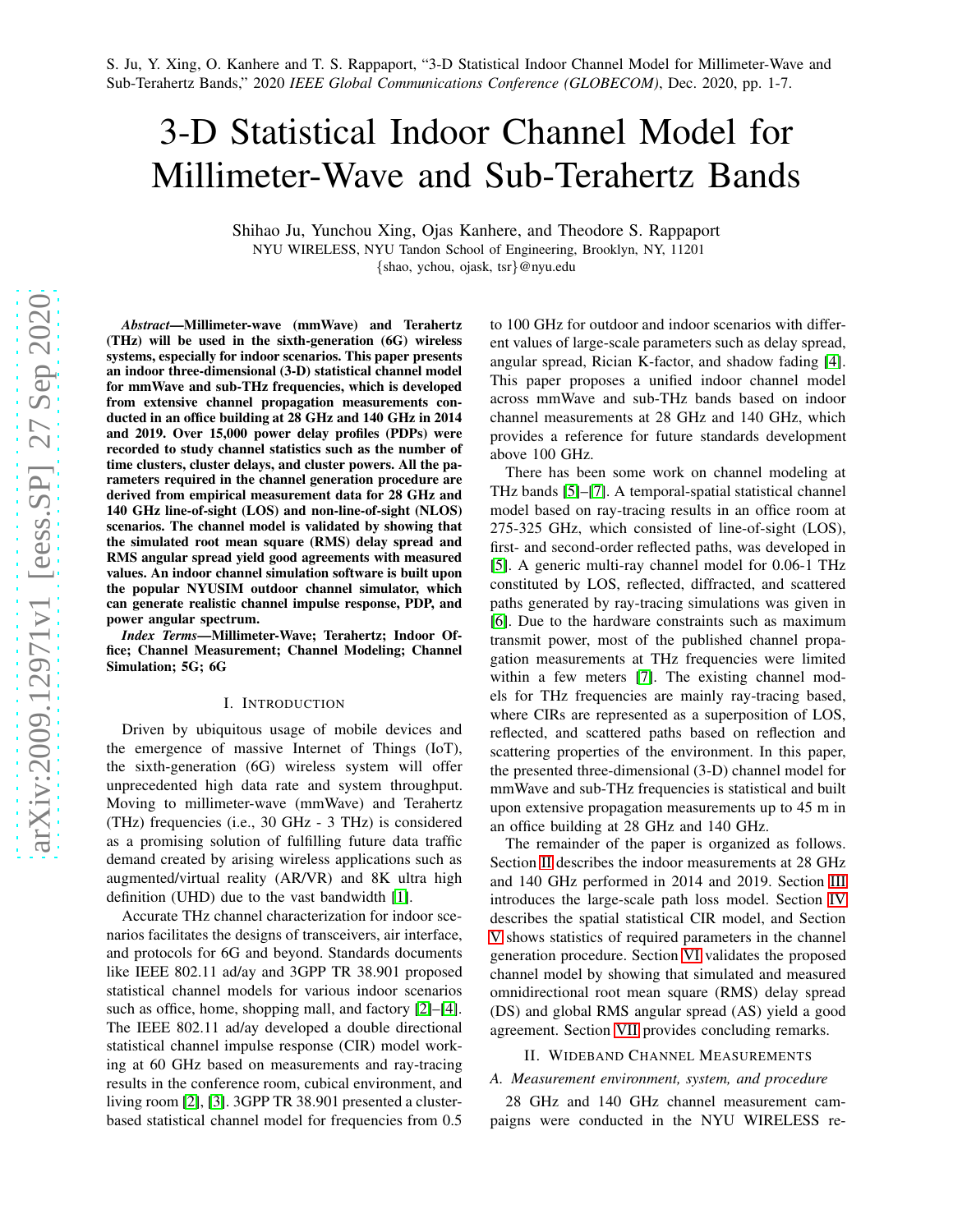search center on the 9th floor of 2 MetroTech Center in downtown Brooklyn, New York in 2014 and 2019, respectively. The 9th floor is a typical office environment  $(65.5 \text{ m} \times 35 \text{ m} \times 2.7 \text{ m})$  with common obstructions such as cubical partitions, corridors, conference rooms, walls made of drywall, glass doors, and desks. Five transmitter (TX) locations and 33 receiver (RX) locations were chosen for 28 GHz measurements resulting in 10 LOS TX-RX location pairs and 38 NLOS TX-RX location pairs as seen in Fig. [1.](#page-1-1) The measured TX-RX separation distance for 28 GHz measurements ranged from 3.9 m to 45.9 m. Three TX locations (TX1, TX2, and TX5) were chosen for 140 GHz measurements, and only 16 out of the 33 RX locations were measured due to the limited transmit power (0 dBm), resulting in five LOS TX-RX location pairs and 12 NLOS TX-RX location pairs. The measured TX-RX separation distance for 140 GHz measurements ranged from 3.9 m to 39.2 m.

<span id="page-1-1"></span>

Fig. 1: Floor plan of the 9th floor, 2 MetroTech Center. There are five TX locations denoted as yellow stars and 33 RX locations denoted as red dots [\[8\]](#page-6-7).

We used a wideband sliding correlation-based channel sounding system with highly directional horn antennas to record PDPs using a high-speed oscilloscope [\[9\]](#page-6-8). The channel sounder transmitted pseudorandom sequence signals with 800 MHz and 1 GHz RF bandwidth at 28 GHz and 140 GHz, respectively. Two identical horn antennas were used at TX and RX, which had 15 dBi gain and 30° antenna half power beamwidth (HPBW) for 28 GHz measurements, and 27 dBi gain and 8° antenna HPBW for 140 GHz measurements. For each TX-RX location pair, eight unique antenna azimuth sweeps were performed to obtain spatial statistics for vertical-tovertical (V-V) polarization. Overall, at most 96 (=  $8 \times 12$ ) at 28 GHz and 360 (=  $8 \times 45$ ) at 140 GHz directional PDPs were acquired with V-V polarization configuration for each TX-RX location pair.

For each antenna azimuth sweep, the RX (TX) horn antenna was swept in steps of 8° or 30° according to antenna HPBW, and the pointing direction of TX (RX) horn antenna was fixed during one sweep. At each sweeping step, an average PDP over 20 instantaneous PDPs was recorded by a high-speed oscilloscope for next-step processing and analysis. By sweeping antennas in the azimuth plane at different elevation levels, multipath components (MPCs) with energy above the noise floor that can arrive at RX in the 3-D space were captured and recorded. More details of the measurement procedure can be found in [\[8\]](#page-6-7), [\[10\]](#page-6-9).

### *B. Data processing*

Omnidirectional channel modeling is fundamental and regarded as a basis for directional and multiple input multiple output (MIMO) channel modeling [\[11\]](#page-6-10). Thus, omnidirectional PDPs need to be recovered from measured directional PDPs with knowledge of absolute time delays. Note that the channel sounding system was not able to perform precise synchronization between TX and RX, thus cannot provide absolute timing information because the PDP recording was triggered at the first MPC arrival and only had excess time delay information. Here we used a ray-tracing tool to provide the actual time of flight of the first MPC in measured directional PDPs so that an omnidirectional PDP can be synthesized by aligning directional PDPs in time at each TX-RX location pair.

A 3-D mmWave ray-tracing tool, NYURay [\[12\]](#page-6-11), was used to predict possible propagating rays for the identical TX-RX location pairs selected in measurements, which can provide time of flight of the predicted rays. If the direction of a measured directional PDP matched the direction of a predicted ray, the time of flight of this predicted ray was used as the absolute time delay of the first MPC in this measured PDP. Due to the beamwidth of horn antennas, there might be several predicted rays which were close to the pointing angle of the measured PDP in space and vice versa. The predicted ray which was closest to the measured PDP in 3-D space (i.e., the minimal sum of the differences of azimuth angle of departure (AOD)  $\phi_{AOD}$ , zenith angle of departure (ZOD)  $\theta_{\text{ZOD}}$ , azimuth angle of arrival (AOA)  $\phi_{\text{AOA}}$ , and zenith angle of arrival (ZOA)  $\theta_{ZOA}$ ) was chosen to match this measured PDP and provide the absolute timing information.

## III. LARGE-SCALE PATH LOSS MODEL

<span id="page-1-0"></span>Path loss models describe the distance-power law that the received power decreases exponentially with distance and are commonly used in the prediction of signal strength and cell range. A popular path loss model, closein free space reference distance (CI) path loss model with 1 m reference distance, is given by [\[8\]](#page-6-7), [\[13\]](#page-6-12), [\[14\]](#page-6-13)

$$
PL^{CI}(f, d)[dB] = FSPL(f, 1 m)[dB] + 10n \log_{10}(d) + \chi_{\sigma},
$$
\n(1)

where *n* is path loss exponent (PLE) and  $d$  is the distance. FSPL $(f, 1 \text{ m})$  is the free space path loss at 1 m at frequency f. Shadow fading  $\chi_{\sigma}$  is characterized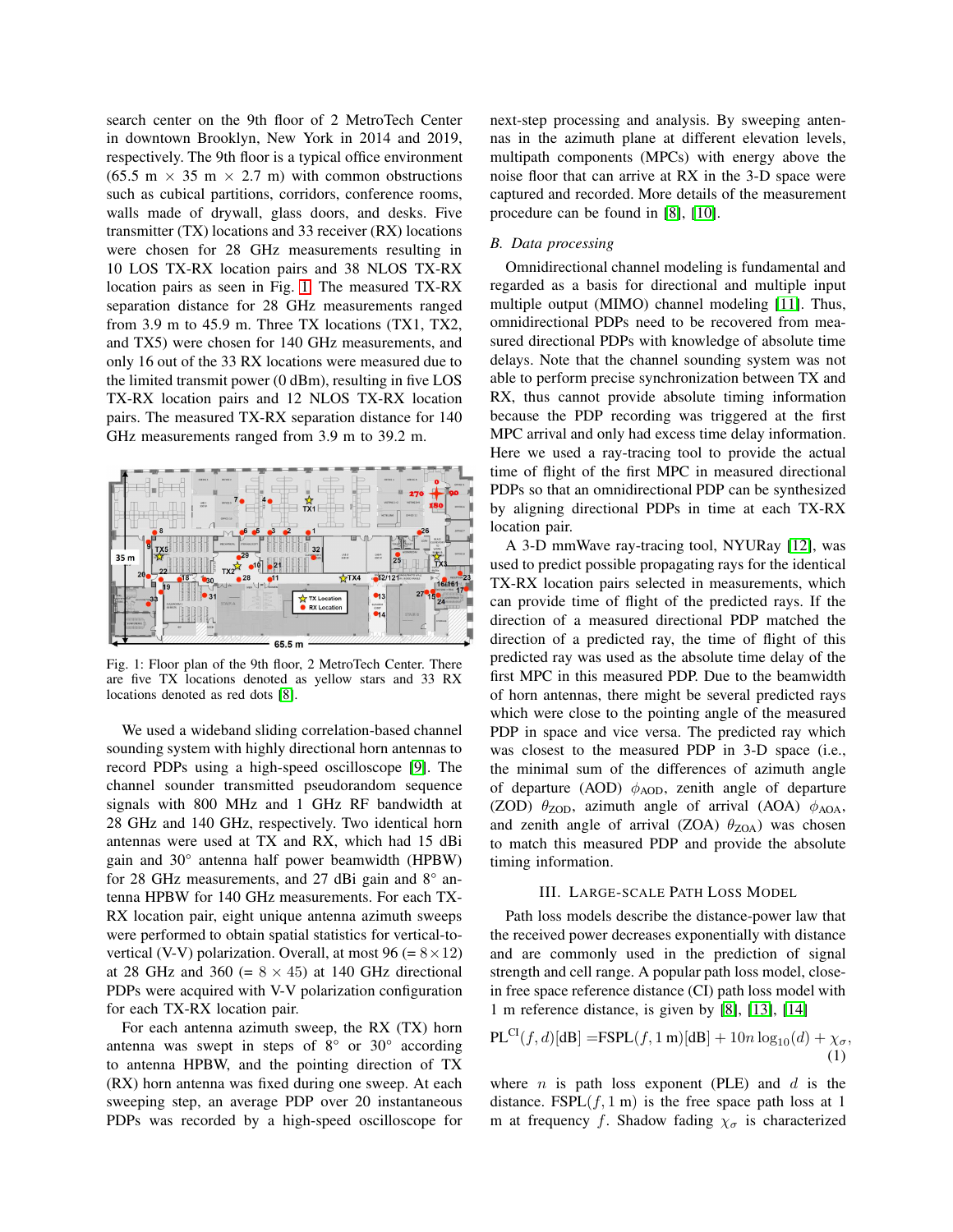by a zero mean Gaussian random variable with standard deviation  $\sigma$  in dB.

PLE  $n$  indicates that the power decays by  $10n$  dB per decade of distance beyond 1 m [\[14\]](#page-6-13). Fig. [2](#page-2-1) shows that PLE for 28 GHz LOS and NLOS scenarios via minimum mean square error (MMSE) fitting are 1.2 and 2.8, respectively. 1.2 is derived from 2 MetroTech dataset for 28 GHz LOS case, which is lower than 1.3-1.9 found in the literature [\[15\]](#page-6-14)–[\[17\]](#page-6-15). To verify this low PLE, we conducted LOS measurements in another office building, 370 Jay, at 28 GHz. The resulting PLE for 370 Jay dataset is also 1.2, suggesting that the power attenuates much slower (12 dB per ten meters) than values reported in the literature, which might be attributed to the strong waveguide effect of long and narrow corridors in the indoor environment.

<span id="page-2-1"></span>

Fig. 2: 28 GHz indoor omnidirectional path loss scatter plot and MMSE-fitted CI path loss model with distance for LOS and NLOS scenarios.

# <span id="page-2-0"></span>IV. STATISTICAL OMNIDIRECTIONAL CHANNEL IMPULSE RESPONSE MODEL

Here we presented a 3GPP-like spatial statistical channel model for indoor scenarios using the NYUSIM outdoor channel modeling framework [\[11\]](#page-6-10). The outdoor and indoor NYUSIM channel model share the channel generation procedure and the set of channel parameters, but have different probabilistic distributions for these channel parameters such as the number of time clusters (TCs) and cluster subpaths (SPs) due to the distinct environment characteristics. The proposed indoor channel model is built upon the existing NYUSIM outdoor modeling procedure and developed from 28 GHz and 140 GHz measurements in the office building.

The NYUSIM and 3GPP TR 38.901 channel models are both 3-D statistical channel models but have several key differences [\[4\]](#page-6-2), [\[18\]](#page-6-16). The 3GPP channel model defines a cluster as a group of MPCs closely spaced jointly in the temporal and spatial domain [\[4\]](#page-6-2) while the NYUSIM channel model separately characterizes temporal and spatial statistics by defining time cluster and spatial lobe (SL) motivated by the observations from measurements [\[8\]](#page-6-7). A TC is composed of MPCs traveling close in time, and that arrive from potentially different directions in a short propagation time window. An SL represents a main direction of arrival or departure where MPCs may arrive over hundreds of ns [\[11\]](#page-6-10).

Both modeling methodologies are valid, where the 3GPP model is more widely used and the NYUSIM model has a simpler and physically-based structure [\[19\]](#page-6-17), [\[20\]](#page-6-18). Performance evaluation with respect to spectrum efficiency, coverage, and hardware/signal processing requirements between the 3GPP and NYUSIM channel models were analyzed in detail [\[18\]](#page-6-16).

A received signal can be regarded as a superposition of multiple replicas of the transmitted signal with different delays and angles for any wireless propagation channel. The time cluster spatial lobe (TCSL)-based omnidirectional CIR model is given by

<span id="page-2-2"></span>
$$
h_{\text{omni}}(t,\Theta,\Phi) = \sum_{n=1}^{N} \sum_{m=1}^{M_n} a_{m,n} e^{j\varphi_{m,n}} \cdot \delta(t-\tau_{m,n}) \quad (2)
$$

$$
\cdot \delta(\overrightarrow{\Theta} - \overrightarrow{\Theta_{m,n}}) \cdot \delta(\overrightarrow{\Phi} - \overrightarrow{\Phi_{m,n}}),
$$

where t is the absolute propagation time,  $\overrightarrow{\Theta}$  =  $(\phi_{AOD}, \theta_{ZOD})$  is the vector of AOD and ZOD, and  $\Phi = (\phi_{AOA}, \theta_{ZOA})$  is the vector of AOA and ZOA. N and  $M_n$  denote the number of TCs and the number of cluster SPs, respectively. For the mth SP in the nth or cluster SPs, respectively. For the  $\frac{m\textrm{th}}{\Phi_{m,n}}$  SP in the *n*th TC,  $a_{m,n}$ ,  $\varphi_{m,n}$ ,  $\tau_{m,n}$ ,  $\Theta_{m,n}$ , and  $\overline{\Phi_{m,n}}$  represent the magnitude, phase, absolute propagation time, AOD and AOA, respectively. The PDP and power angular spectrum (PAS) can be obtained by integrating the square of the CIR in space and time domains, respectively.

The measured PDP and PAS were partitioned into time clusters and spatial lobes to obtain empirical channel statistics such as the number of TCs and the number of SLs, respectively [\[11\]](#page-6-10). The partition in the temporal domain was realized by minimum inter-cluster time void interval (MTI). Two sequentially recorded SPs belong to two distinct time clusters if the difference of the excess time delays of these two SPs is beyond MTI. For example, 25 ns was used as MTI for an outdoor urban microcell (UMi) environment [\[11\]](#page-6-10), while 6 ns was used as MTI in this paper for an indoor office environment due to the fact that the width of a typical hallway in the measured indoor office environment was about 1.8 m (i.e., ∼6 ns propagation delay).

The partition in the spatial domain was realized by spatial lobe threshold (SLT). The angular resolution of the measured PAS depends on the HPBW of horn antennas. To reconstruct the 3-D spatial distribution of the received power, linear interpolation in azimuth and elevation planes with 1° resolution was implemented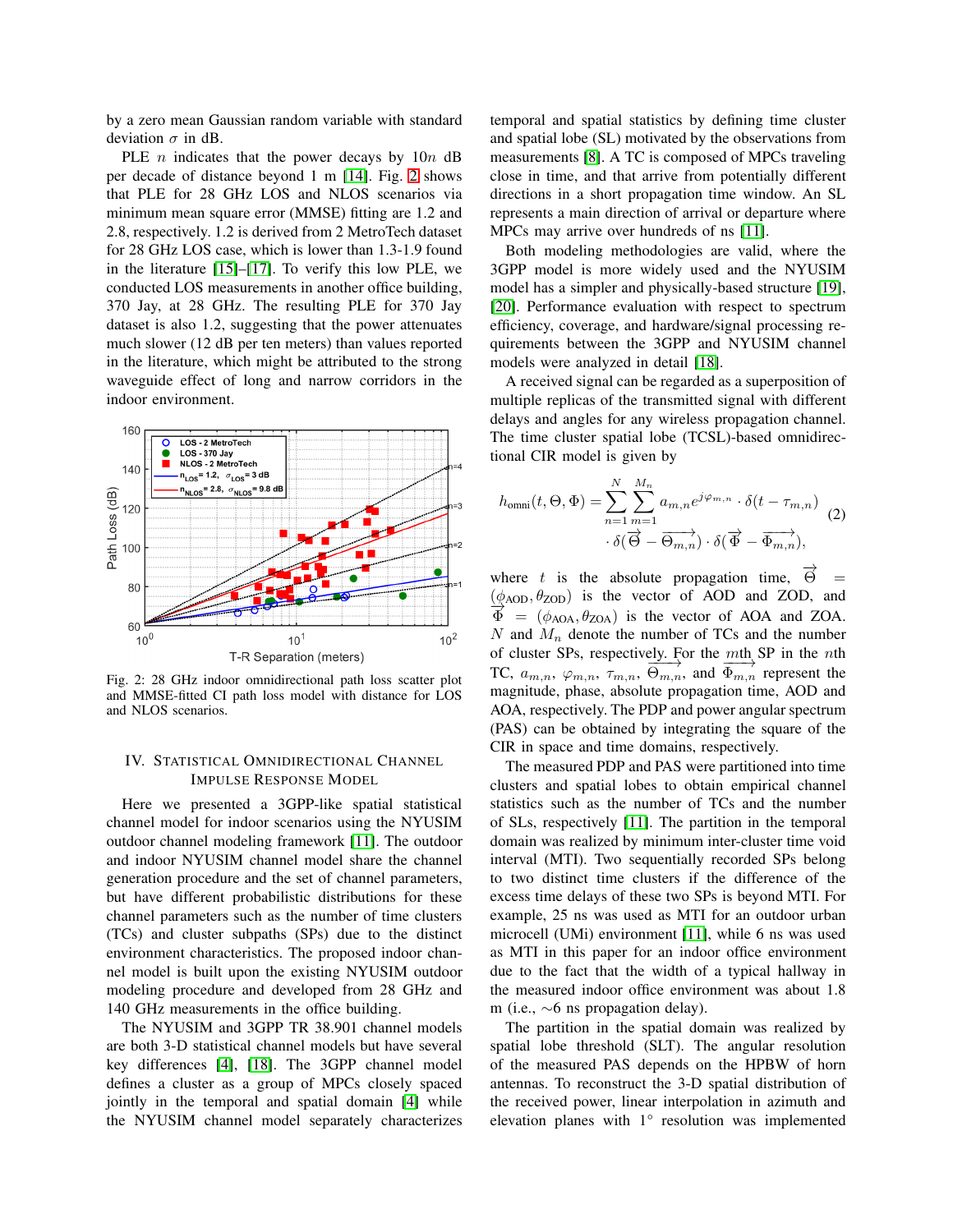using the measured directional received powers. A power segment was calculated every 1° direction in the 3-D space using this linear interpolation. Neighboring power segments above the SLT formed an SL. A -10 dB SLT below the maximum peak power in the 3-D power spectrum was applied, which was the same as in [\[11\]](#page-6-10).

# <span id="page-3-0"></span>V. STATISTICS EXTRACTION OF CHANNEL PARAMETERS

Temporal and spatial channel parameters are extracted from the measured PDP and PAS using the TCSL approach described in Section [IV.](#page-2-0) Temporal parameters include the number of TCs  $(N)$  and SPs in a TC  $(M_n)$ , TC excess delay  $(\tau_n)$  and intra-cluster SP excess delay  $(\rho_{m,n})$ , TC power  $(P_n)$  and SP power  $(\Pi_{m,n})$ . Spatial parameters are the number of  $SLs(L)$ , the mean azimuth and elevation angle of an SL ( $\phi$  and  $\theta$ ) and the azimuth and elevation angular offset of a SP ( $\Delta\phi$  and  $\Delta\theta$ ) with respect to the mean angle of the SL. Values of parameters required in Table [I](#page-4-0) for 28 GHz and 140 GHz LOS and NLOS scenarios are given in Table [II,](#page-6-19) where DU stands for discrete uniform.

## *A. Temporal Channel Parameters*

*1) The number of time clusters:* The empirical histogram of the number of TCs N from 28 GHz and 140 GHz NLOS measurements with a 6 ns MTI is shown in Fig. [3,](#page-3-1) which follows a Poisson distribution. Since Poisson distribution starts from zero while the number of TCs is at least one,  $N' = N - 1$  is used for distribution fitting. The generated number of TCs from the Poisson distribution is added by one to obtain the simulated number of TCs, which is given by

$$
P(N'=k) = \frac{\lambda_c^k}{k!} e^{-\lambda_c}, \qquad k = 0, 1, 2, ..., \qquad (3)
$$

$$
N = N' + 1.
$$

where  $\lambda_c$  is the mean of the Poisson distribution. Fig. [3](#page-3-1) shows that there are more time clusters at 28 GHz than 140 GHz which is likely due to the higher partition loss at 140 GHz (e.g., 4-8 dB higher than 28 GHz) [\[10\]](#page-6-9). The Poisson distribution of the number of TCs for the indoor NLOS scenario is different from the uniform distribution for the outdoor scenario [\[11\]](#page-6-10).

*2) Number of cluster subpaths:* The number of cluster SPs  $M_n$  is related to the number of TCs and depends on the choice of MTI. A larger MTI causes fewer TCs and more SPs per TC since two SPs might be counted into one cluster rather than two clusters using a larger MTI. The empirical histogram of the number of cluster subpaths from 28 GHz measurements with a 6 ns MTI is shown in Fig. [4.](#page-3-2) Similar to the number of time clusters,  $M'_n = M_n - 1$  was used for distribution fitting. We proposed a composite distribution with a  $\delta$ -function at

<span id="page-3-1"></span>

Fig. 3: The number of time clusters for 28 GHz and 140 GHz NLOS scenario follows Poisson distributions with mean 3.4 and 1.3, respectively.

<span id="page-3-2"></span>

Fig. 4: The number of cluster subpaths for 28 GHz LOS and NLOS scenarios follows the composite distribution.

 $M'_n = 0$  and a discrete exponential (DE) distribution, which is given by

$$
P_{M'_n}(k) = (1 - \beta)\delta(k) + \beta \int_k^{k+1} \frac{1}{\mu_s} e^{-\frac{x}{\mu_s}} dx, \quad (4)
$$

$$
k = 0, 1, 2, ...,
$$

where  $\mu_s$  is the mean of the DE distribution and  $\beta$  is the weight of the DE distribution in the composite distribution. The maximum likelihood estimation (MLE) of  $\mu_s$ and  $\beta$  are 4.1 and 0.6 for 28 GHz NLOS measurements, respectively. The identical composite distribution for the 28 GHz LOS scenario shows that  $\mu_s = 2.4$  and  $\beta = 0.8$ , suggesting that NLOS scenario forms relatively larger clusters than the LOS scenario. As shown in Table [II,](#page-6-19) in terms of the number of TCs (depending on the input parameter  $\lambda_c$ ) and the number of SPs (depending on the input parameter  $\mu_s$ ), the 140 GHz channel is much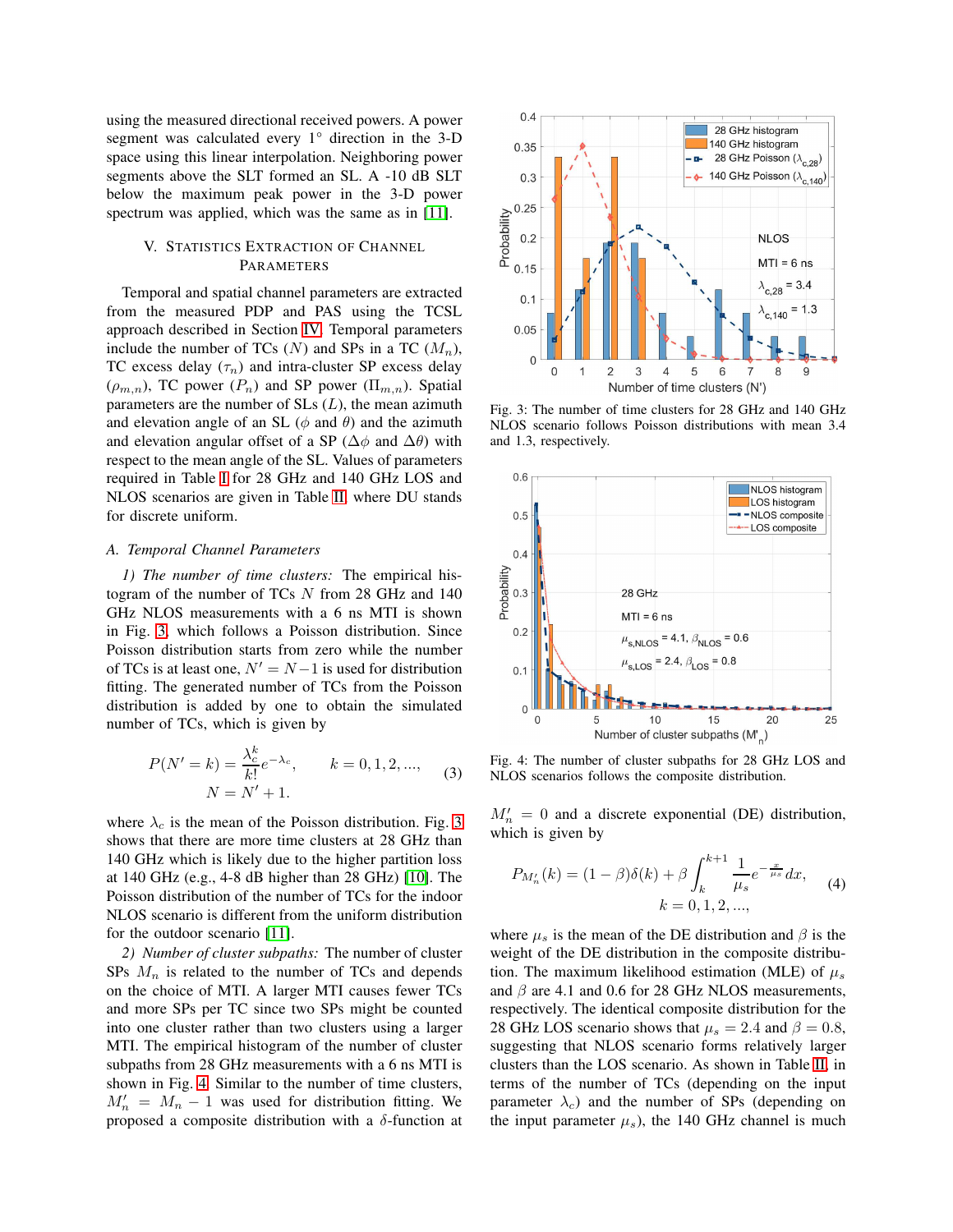<span id="page-4-0"></span>

| <b>Step Index</b> | <b>Channel Parameters</b>                                                                                                                                                                                                                                                                                               | 28 - 140 GHz InH                                                                                                                                                                                                                                                                                                                        |  |  |
|-------------------|-------------------------------------------------------------------------------------------------------------------------------------------------------------------------------------------------------------------------------------------------------------------------------------------------------------------------|-----------------------------------------------------------------------------------------------------------------------------------------------------------------------------------------------------------------------------------------------------------------------------------------------------------------------------------------|--|--|
| Step 1            | # Time clusters $N$                                                                                                                                                                                                                                                                                                     | $N \sim \begin{cases} \text{DU}(1, N_c) & \text{, if } \text{LOS} \\ \text{Poisson}(\lambda_c) & \text{, if } \text{NLOS} \end{cases}$                                                                                                                                                                                                  |  |  |
| Step 2            | # Cluster subpaths $M_n$                                                                                                                                                                                                                                                                                                | $M_n \sim (1-\beta)\delta(M_n) + \beta \cdot \text{DE}(\mu_s)$                                                                                                                                                                                                                                                                          |  |  |
| Step 3            | Intra-cluster delay $\rho_{m,n}$ (ns)                                                                                                                                                                                                                                                                                   | $\frac{\rho_{m,n}\sim\text{Exp}(\mu_{\rho})}{\tau_n'\sim\text{Exp}(\mu_{\tau})\text{ or } \text{Logn}(\mu_{\tau},\sigma_{\tau})}$                                                                                                                                                                                                       |  |  |
| Step 4            | Cluster delay $\tau_n$ (ns)                                                                                                                                                                                                                                                                                             | $\Delta \tau_n = \text{sort}(\tau'_n) - \min(\tau'_n)$<br>$\tau_n = \begin{cases} 0 & , n = 1 \\ \tau_{n-\underline{1}} + \rho_{M_{n-1}, n-1} + \Delta \tau_n + \text{MTI} & , n = 2,  N \end{cases}$                                                                                                                                   |  |  |
| Step 5            | Cluster power $P_n$ (mW)                                                                                                                                                                                                                                                                                                | $P_n' = \bar{P}_0 e^{-\frac{\tau_n}{\Gamma}} 10^{\frac{Z_n}{10}}.$<br>$P_n = \frac{P'_n}{\sum_{k=1}^N P'_k} \times P_r[mW],$                                                                                                                                                                                                            |  |  |
| Step 6            | $\frac{Z_n \sim \mathcal{N}(0, \sigma_Z), n = 1, 2, , N}{\Pi'_{m,n} = \bar{\Pi}_0 e^{-\frac{\rho_{m,n}}{\gamma}} 10^{\frac{Um,n}{10}}},$<br>$\Pi_{m,n} = \frac{\Pi'_{m,n}}{\sum_{i=1}^{M_n} \Pi'_{i}} \times P_n[mW],$<br>Subpath power $\Pi_{m,n}(\text{mW})$<br>$U_{m,n}\sim\mathcal{N}(0,\sigma_{U}),\;m=1,2,,M_{n}$ |                                                                                                                                                                                                                                                                                                                                         |  |  |
| Step 7            | SP phase $\varphi$ (rad)                                                                                                                                                                                                                                                                                                | Uniform $(0, 2\pi)$                                                                                                                                                                                                                                                                                                                     |  |  |
| Step 8            | # Spatial lobes $L$                                                                                                                                                                                                                                                                                                     | $L_{\rm{AOD}} \sim \text{DU}(1, L_{\rm{AOD\,max}})$<br>$L_{\text{AOA}} \sim \text{DU}(1, L_{\text{AOA,max}})$                                                                                                                                                                                                                           |  |  |
| Step 9            | SL mean angle $\phi_i$ , $\theta_i$ (°)                                                                                                                                                                                                                                                                                 | $\phi_i \sim \text{Uniform}(\phi_{\text{min}}, \phi_{\text{max}}),$<br>$\phi_{\min} = \frac{360(i-1)}{L}, \phi_{\max} = \frac{360i}{L}, i = 1, 2, , L$<br>$\theta_i \sim \mathcal{N}(\mu_l, \sigma_l)$<br>$i \sim \text{DU}[1, L_{\text{AOD}}], j \sim \text{DU}[1, L_{\text{AOA}}]$                                                    |  |  |
| Step 10           | SP angle offset $\Delta\phi_i, \Delta\theta_i$<br>w.r.t $\phi_i$ , $\theta_i$ (°)                                                                                                                                                                                                                                       | $(\Delta\phi_i)_{m,n \text{ AOD}} \sim \mathcal{N}(0, \sigma_{\phi \text{ AOD}})$<br>$(\Delta \theta_i)_{m,n}$ zon $\sim \mathcal{N}(0, \sigma_{\theta}$ zon)<br>$(\Delta\phi_i)_{m,n,\text{AOA}} \sim \mathcal{N}(0, \sigma_{\phi\text{AOA}})$<br>$(\Delta \theta_j)_{m,n,\text{ZOA}} \sim \mathcal{N}(0, \sigma_{\theta,\text{ZOA}})$ |  |  |

TABLE I: INPUT PARAMETERS FOR CHANNEL COEFFICIENT GENERATION PROCEDURE

sparser than the 28 GHz channel, which is critical for channel estimation [\[21\]](#page-6-20).

*3) Inter- and intra-cluster excess delay:* The cluster excess delay  $\tau_n$  is defined as the time difference between the first arriving subpath in the PDP and the first arriving subpath in the nth cluster, as shown in Step 4 of Table [I.](#page-4-0)  $\rho_{M_{n-1},n-1}$  is the intra-cluster excess delay of the last subpath in the former cluster.  $\Delta \tau_n$  is the inter-cluster excess delay without MTI (i.e., 6 ns). Results given in Table [II](#page-6-19) show that the inter-cluster delays for 28 GHz NLOS, 140 GHz LOS, and 140 GHz NLOS datasets are well characterized by exponential distributions. However, the inter-cluster delay for 28 GHz LOS dataset is closer to a lognormal distribution. The peculiar behavior found in 28 GHz LOS scenario is attributed to two strong MPCs with large inter-cluster delays observed in the corridor environment (e.g., TX4 and RX 16).

The intra-cluster excess delay  $\rho_{m,n}$  is defined as the time difference between the first arriving subpath and the mth arriving subpath in the nth time cluster. An exponential distribution with  $\mu_{\rho}$  shows a good agreement with the measured intra-cluster excess delay for 28 GHz and 140 GHz LOS and NLOS scenarios.

#### *B. Spatial Channel Parameters*

*1) The number of spatial lobes:* An SL represents a main direction of arrival or departure. The angular resolution of the measured PAS depends on the antenna HPBW (30° and 8° for 28 and 140 GHz measurements). Linear interpolation of the measured PAS with 1° angular resolution in the azimuth and elevation planes was implemented to investigate the 3-D spatial distribution of the received power. Measurement results showed that there are at most two main directions of arrival in the azimuth plane, except that there are a few NLOS locations having three main directions of arrival in 28 GHz measurements.

*2) Spatial lobe mean angle and subpath angular offset:* The SL mean azimuth angle  $\phi_i$  is generated by first dividing the azimuth plane into a few sectors according to the number of spatial lobes, then randomly selecting a direction within that sector. The SL mean elevation angle  $\theta_i$  is generated by a normal random variable with the mean  $\mu_l$ . The angular offsets of each subpath in both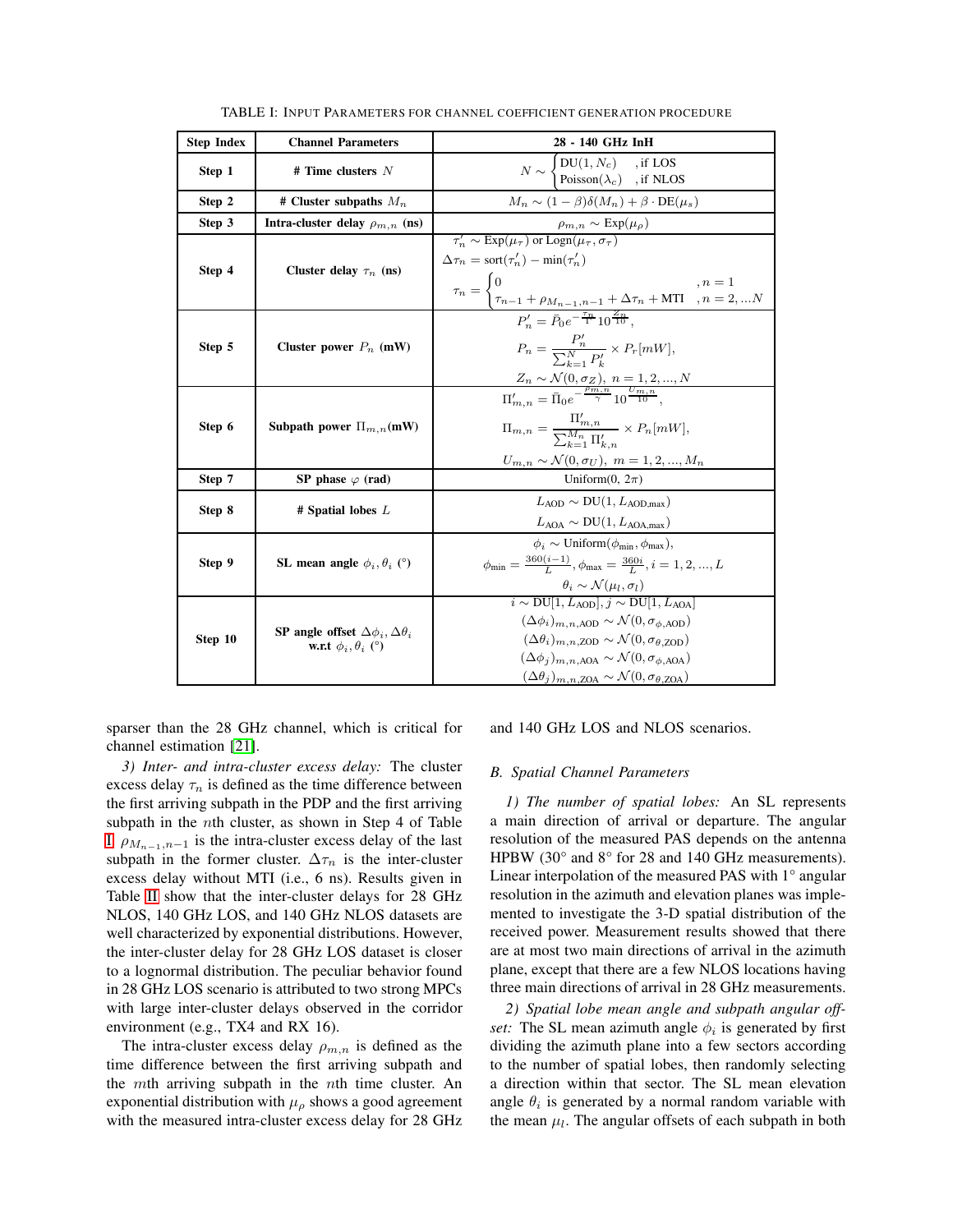<span id="page-5-0"></span>azimuth and elevation planes are modeled as zero-mean normal random variables with variances  $\sigma_{\phi}$  and  $\sigma_{\theta}$ .

# VI. SIMULATION RESULTS

The statistical channel model presented in Section [V](#page-3-0) was implemented as an indoor channel simulator based on the NYUSIM outdoor channel simulator to investigate the accuracy of the simulated temporal and spatial statistics by comparing it with the measured statistics. Note that the parameters listed in Table [II](#page-6-19) are primary statistics which are used in the channel parameter generation procedure. The metrics used in this section for channel validation are secondary statistics such as RMS DS and RMS AS which are not explicitly used in the channel generation, but the simulated secondary statistics should yield good agreements with the measured statistics. 10,000 simulations were carried out for four frequency scenarios (i.e., 28 GHz LOS, 28 GHz NLOS, 140 GHz LOS, and 140 GHz NLOS) by generating 10,000 omnidirectional PDPs, and 3-D AOD and AOA PASs as sample functions of [\(2\)](#page-2-2) using the NYUSIM indoor channel simulator.

# *A. Simulated RMS Delay Spreads*

The RMS DS describes channel temporal dispersion, which is a critical metric to validate a statistical channel model. Fig. [5](#page-5-2) shows the simulated and measured omnidirectional RMS DS at 28 GHz and 140 GHz in LOS and NLOS scenarios. As shown in Fig. [5,](#page-5-2) the empirical and simulated median RMS DS are 17.9 and 13.9 ns for 28 GHz LOS scenario, 13.5 and 12.5 ns for 28 GHz NLOS scenario, 3.1 and 3.2 ns for 140 GHz LOS scenario, and 5.7 and 5.9 ns for 140 GHz NLOS scenario, respectively. The simulated cumulative distribution function (CDF) yielded good agreements with the empirical CDF for four frequency scenarios.

<span id="page-5-2"></span>

Fig. 5: Measured and simulated omnidirectional RMS DS for 28 and 140 GHz in LOS and NLOS scenarios.

<span id="page-5-3"></span>

Fig. 6: Measured and simulated global RMS AOA AS for 28 and 140 GHz in LOS and NLOS scenarios.

## *B. Simulated RMS Angular Spreads*

The omnidirectional azimuth and elevation AS describe the angular dispersion at a TX or RX over the entire  $4\pi$  steradian sphere, also termed global AS. The AOA and AOD global ASs were computed using the total (integrated over delay) received power over all measured azimuth/elevation pointing angles. The measured and simulated global AOA RMS AS was calculated using Appendix A-1,2 in [\[4\]](#page-6-2) and compared in Fig. [6,](#page-5-3) showing the simulated and measured median global angular spreads are very close (less than 5°) for 28 GHz LOS, 28 GHz NLOS, and 140 GHz NLOS cases while the limited number of 140 GHz LOS measurements considerably skewed the empirical distribution.

#### VII. CONCLUSION

<span id="page-5-1"></span>The paper presented a 3-D spatial statistical channel model based on the extensive measurements at 28 and 140 GHz in an indoor office building. The statistics of necessary parameters for the channel generation procedure were extracted from empirical LOS and NLOS measurement data. The NYUSIM indoor channel simulator was used to generate thousands of PDPs and PASs for validating the presented channel model. The simulated channel statistics yielded a good agreement with the measured channel statistics in terms of secondary statistics such as omnidirectional RMS DS and global RMS AS. The omnidirectional statistical channel model in this work will be used as a basis for further directional and MIMO channel modeling and facilitates channel estimation and channel capacity analysis for mmWave and sub-THz frequencies.